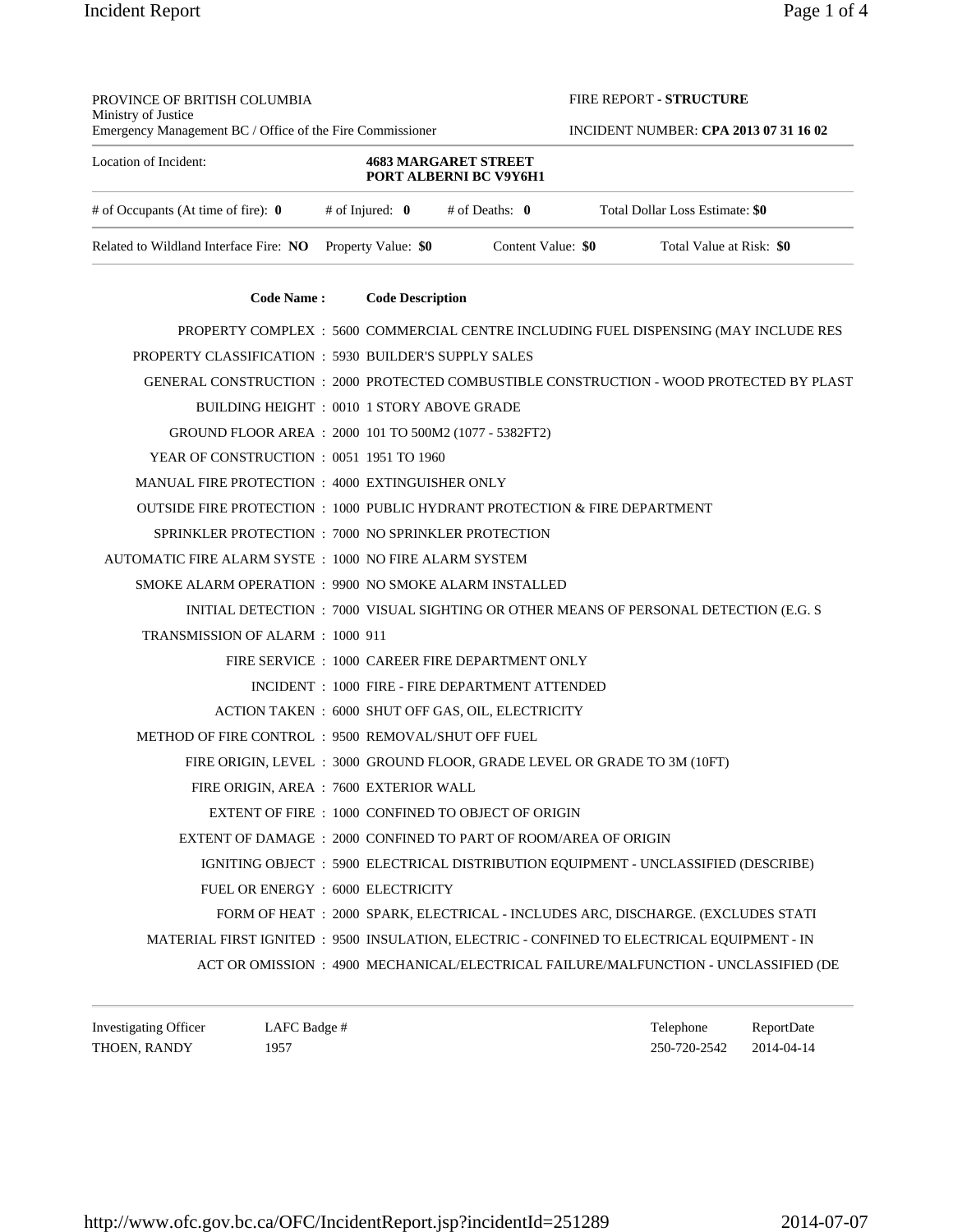## **Remarks:**

PORT ALBERNI FIRE DEPARTMENT RESPONDED TO A REPORT OF HYDRO TRANSFORMER FAILURE IN THE AREA OF 4683 MARGARET STREET ON JULY 31, 2013. UPON ARRIVAL, FIRE CREWS FOUND THAT THE ISSUE WAS CAUSED BY A HYDRO METER CHANGE OUT BEING COMPLETED BY A CORIX CONTRACTOR. WHILE REMOVING THE OLD METER, A FAILURE OCCURRED THAT CAUSED AN ARC FAULT WHICH ENERGIZED THE METER BASE AND MAST. IN ADDITION TO THE CONDUCTORS INSIDE THE MAST, THE PHONE AND CABLE LINES APPEARED TO HEAT UP AND SMOKE. BC HYDRO ATTENDED THE SCENE TO REMOVE SERVICE TO THE BUILDING AND MAKE THE SCENE SAFE, FIRE CREWS INVESTIGATED THE INTERIOR AND EXTERIOR OF THE BUILDING TO CHECK FOR FIRE EXTENSION AND FOUND NONE. REPAIRS TO THE ELECTRICAL SERVICE ARE REQUIRED TO BE COMPLETED BY A QUALIFIED 3RD PARTY PRIOR TO RE-ENERGIZING THE BUILDING.

Investigating Officer LAFC Badge # Telephone ReportDate THOEN, RANDY 1957 1957 1957 250-720-2542 2014-04-14

FIRE REPORT **- STRUCTURE** (NARRATIVE)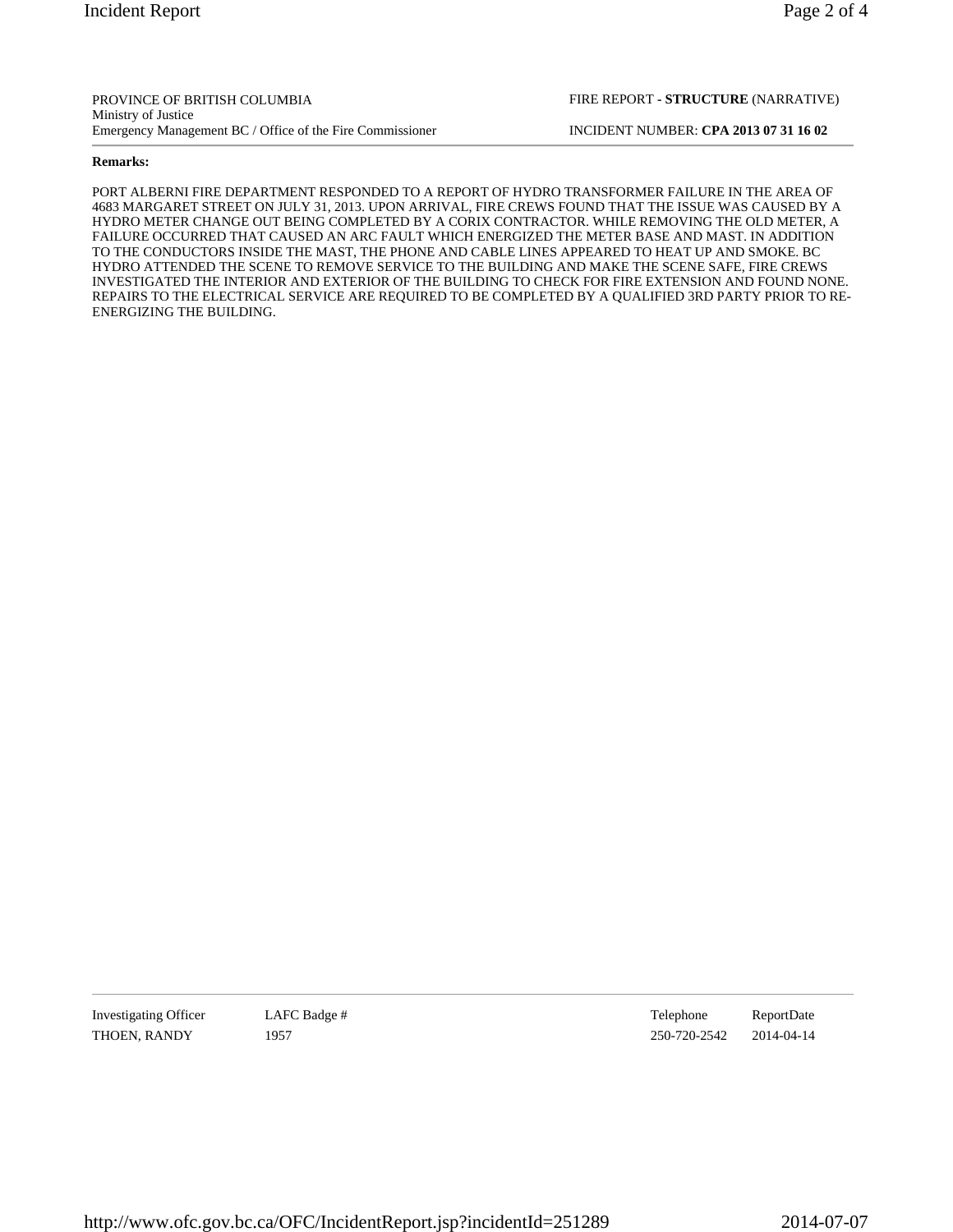PROVINCE OF BRITISH COLUMBIA

FIRE REPORT **- STRUCTURE** (NAMES)

| Ministry of Justice<br>Emergency Management BC / Office of the Fire Commissioner |                |      | <b>INCIDENT NUMBER: CPA 2013 07 31 16 02</b> |                 |           |
|----------------------------------------------------------------------------------|----------------|------|----------------------------------------------|-----------------|-----------|
| Name no.                                                                         | $\div 1$       |      |                                              | Name Status     | : WITNESS |
| Name                                                                             |                | s.22 |                                              | Phone           |           |
| Address                                                                          |                |      |                                              |                 |           |
| Claims Adjuster Name                                                             | $\ddot{\cdot}$ |      |                                              |                 |           |
| Claims Adjuster Firm                                                             |                |      |                                              |                 |           |
| Claim Number                                                                     |                |      |                                              |                 |           |
| <b>Insurance Company</b>                                                         |                |      |                                              |                 |           |
| Policy Number                                                                    |                |      |                                              |                 |           |
| <b>LOSS ESTIMATES:</b>                                                           |                |      |                                              |                 |           |
| Property Loss: \$0                                                               |                |      | Content Loss : \$0                           | Total Loss: \$0 |           |
| <b>REMARKS:</b>                                                                  |                |      |                                              |                 |           |
|                                                                                  |                |      |                                              |                 |           |

Investigating Officer LAFC Badge # Telephone ReportDate THOEN, RANDY 1957 1957 250-720-2542 2014-04-14